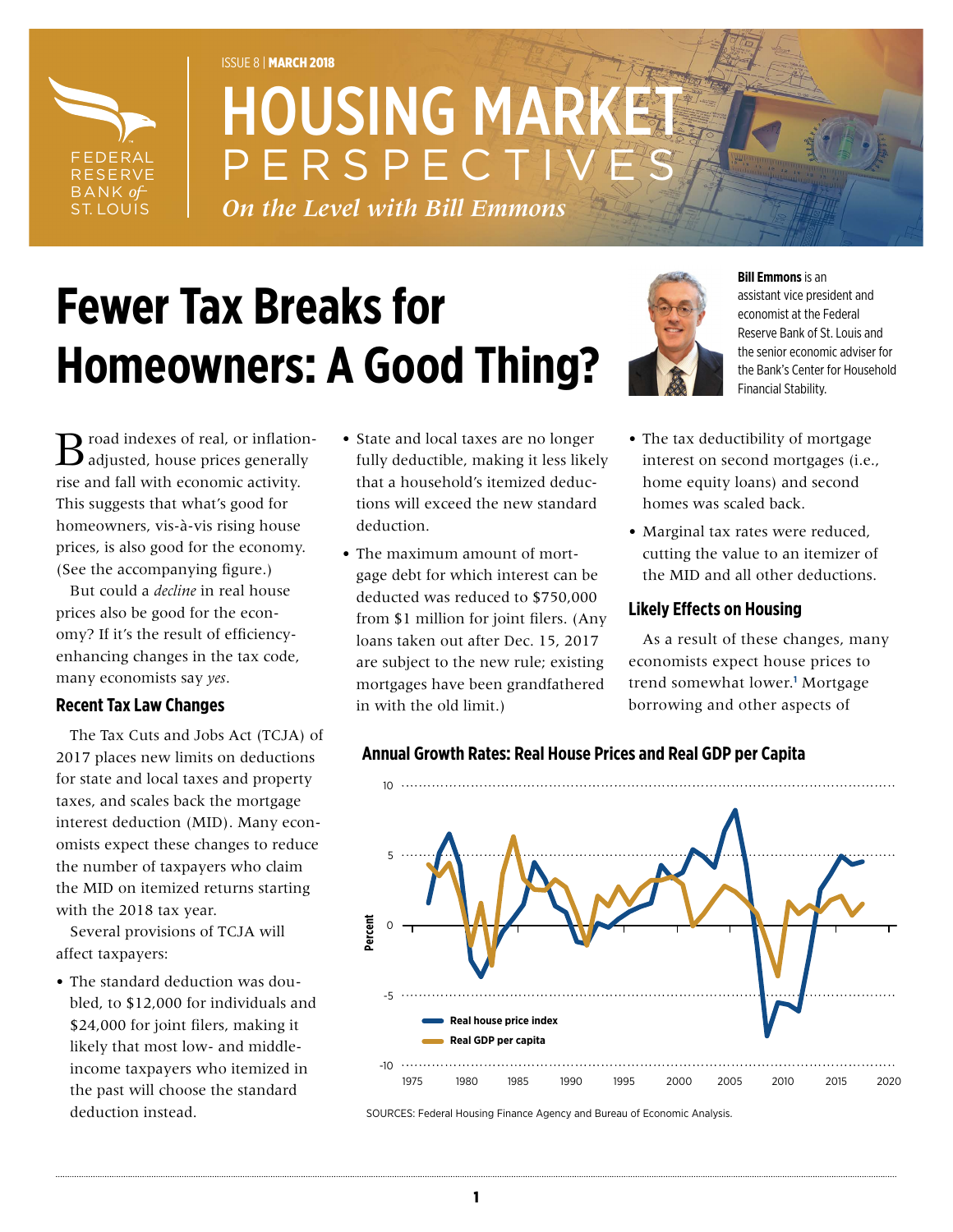housing, such as the decision to rent or buy, also could be viewed differently.

While some homeowners may lose wealth in the short run, the benefits many economists see from a reduction in the MID and lower house prices could yield a net positive for the economy. We'll explain how.

#### **Why Economists Dislike the Mortgage Interest Deduction**

It's rare to find a policy that's both popular among the public and almost universally disliked by economists. But the MID is one such policy.

- It's regressive, benefiting highincome households the most.
- MID hurts low- and middle-income earners by driving up house prices and making homeownership less attainable. (Tax benefits are "capitalized" into house prices, pushing prices higher than they otherwise would be.)
- MID encourages the construction of larger, more expensive houses, which can contribute to higher energy costs, urban sprawl and fewer funds deployed to nonhousing business investment.

While some homeowners may lose wealth in the short run, the benefits many economists see from a reduction in the MID and lower house prices could yield a net positive for the economy.

In terms of public support, the MID was favored by a two-to-one margin in a 2017 opinion poll.**<sup>2</sup>** Even those who didn't benefit personally from the MID—renters and homeowners not claiming the deduction—supported the policy by comfortable margins. Perhaps they sided with the policy because they planned to use it someday, or because they believed it would raise the homeownership rate and promote the general welfare of their communities.

Economists, however, point to a litany of shortcomings with the MID:**<sup>3</sup>**

• It's expensive, reducing federal tax revenues by about \$60 billion in 2017.

• By enabling people to finance homes with debt, the MID increases the likelihood of loan defaults when house prices drop, especially during downturns such as the Great Recession.

Of course, some economists point to the jobs and income produced by homebuilding, home sales and ancillary activities. But there is little debate that the MID is an imperfect tool for promoting housing and homeownership.

#### **Why the MID Is Inefficient**

Economists view the MID as inefficient because it distorts house prices and the mix of housing constructed

while also encouraging greater mortgage borrowing.

The MID's primary benefit is purported to be its encouragement of homeownership. However, new research shows that the MID as it existed before the recent tax changes did not even do that.**4** In fact, it *reduced* the homeownership rate by about five percentage points. (It raised house prices so much through the capitalization of tax benefits—that homes became out of reach for some buyers.)

This new research is important because it's timely and, as such, may provide a new benchmark for evaluating the effects of tax policies on various aspects of housing choice. The model captures the MID's effects on:

- Housing demand: whether to buy or rent and how to finance a home purchase
- Housing supply: what types of housing to build and whether to become a landlord
- The resulting equilibrium for house prices and rents up and down the housing market

The authors estimate that a complete elimination of the MID would result in a:

- Five percentage-point increase in the homeownership rate
- Roughly four percent decline in average house prices, with larger price declines for more expensive houses and smaller price declines for cheaper houses
- More than 30 percent decline in the average mortgage balance
- Negligible change in rents, although landlords' profitability would decline**<sup>5</sup>**

The biggest losers would be owners of existing housing with large